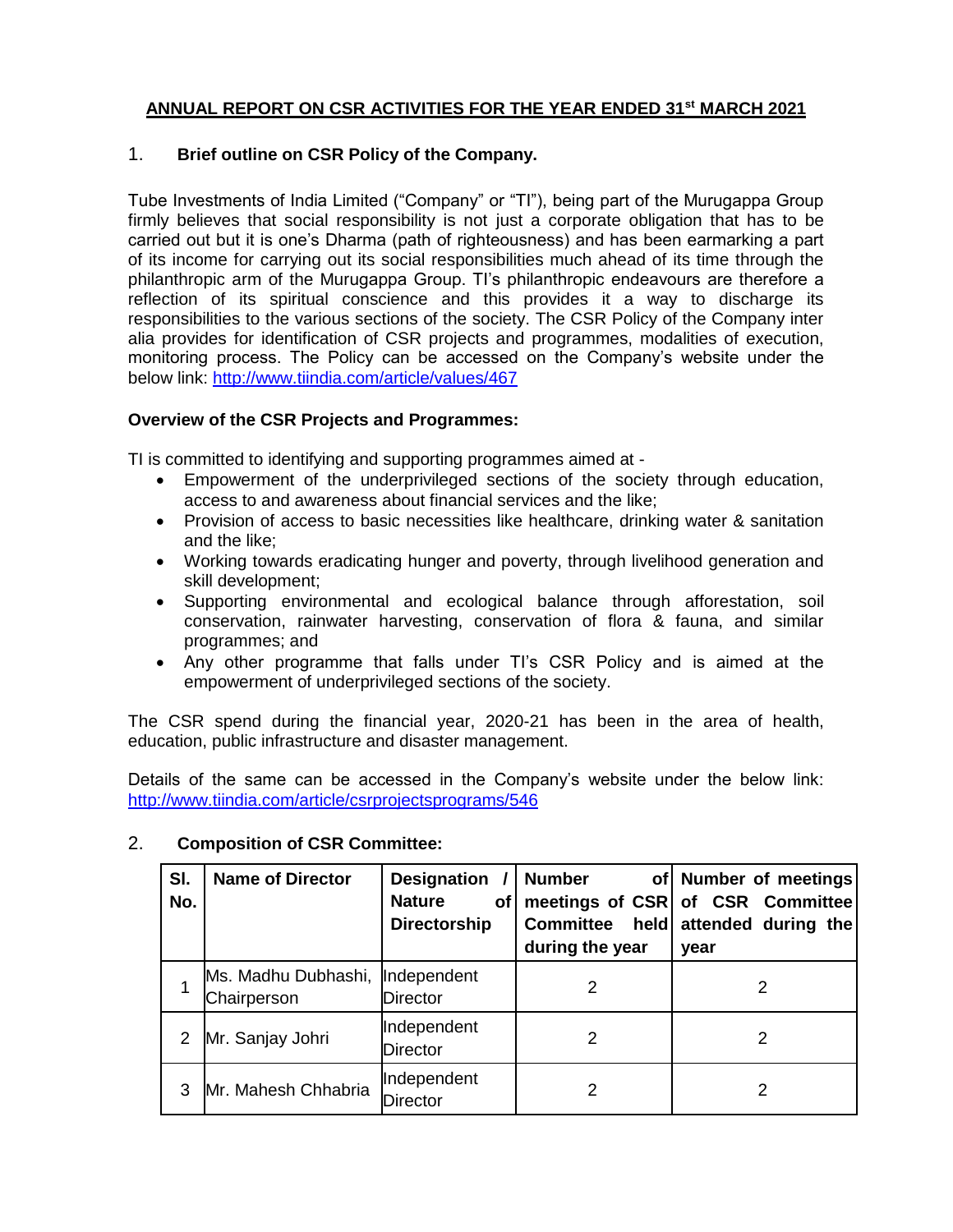3. Provide the web-link where Composition of CSR committee, CSR Policy and CSR projects approved by the board are disclosed on the website of the company.

Policy <http://www.tiindia.com/article/values/467> **Projects** [http://www.tiindia.com/docs/CSRProjects2020-](http://www.tiindia.com/docs/CSRProjects2020-21.pdf) [21.pdf](http://www.tiindia.com/docs/CSRProjects2020-21.pdf) **Composition** [http://www.tiindia.com/images/siteimages/TII-](http://www.tiindia.com/images/siteimages/TII-Board_Committees_11Feb2021.pdf)[Board\\_Committees\\_11Feb2021.pdf](http://www.tiindia.com/images/siteimages/TII-Board_Committees_11Feb2021.pdf)

Not Applicable

Nil

- 4. Provide the details of Impact assessment of CSR projects carried out in pursuance of sub-rule (3) of rule 8 of the Companies (Corporate Social responsibility Policy) Rules, 2014, if applicable (attach the report).
- 5. Details of the amount available for set off in pursuance of sub-rule (3) of rule 7 of the Companies (Corporate Social responsibility Policy) Rules, 2014 and amount required for set off for the financial year, if any

| SI.<br>No. |       | Financial Year   Amount available for set-   Amount required to be<br>off<br>from<br>financial<br>years (in Rs) | preceding setoff for the financial<br>year, if any (in Rs) |
|------------|-------|-----------------------------------------------------------------------------------------------------------------|------------------------------------------------------------|
|            |       |                                                                                                                 |                                                            |
|            | TOTAL |                                                                                                                 |                                                            |

- 6. Average net profit of the company as per section 135(5). Rs. 316.37 Cr.
- 7. (a) Two percent of average net profit of the company as per section 135(5) Rs. 6.33 Cr.
	- (b) Surplus arising out of the CSR projects or programmes or activities of the previous financial years.
	- (c) Amount required to be set off for the financial year if any Nil
	- (d) Total CSR obligation for the financial year (7a+7b-7c). Rs. 6.33 Cr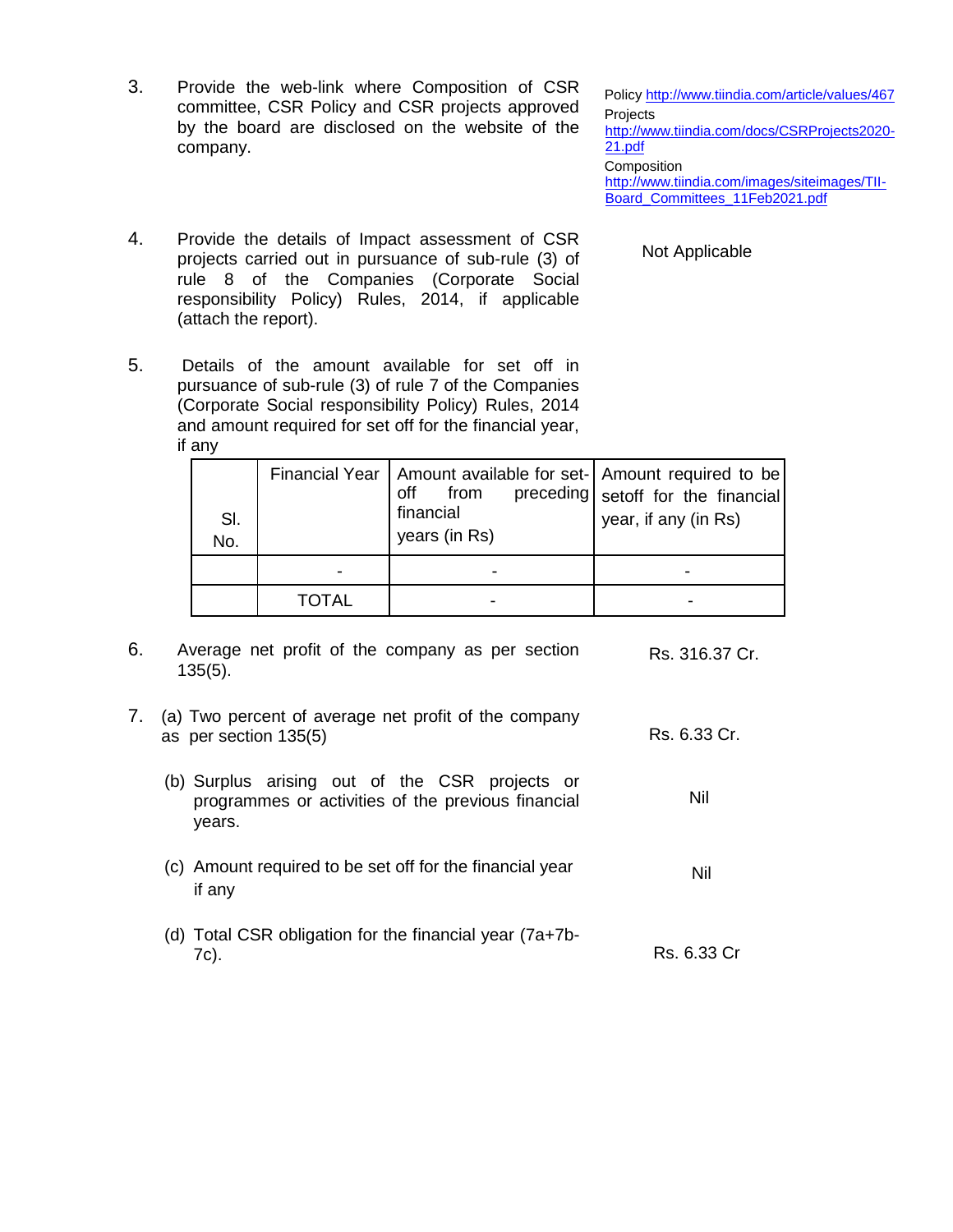8. (a) CSR amount spent or unspent for the financial year :

|                                           | Amount Unspent (in Rs.) |                          |                                                                                                                                                                             |         |                      |  |  |  |
|-------------------------------------------|-------------------------|--------------------------|-----------------------------------------------------------------------------------------------------------------------------------------------------------------------------|---------|----------------------|--|--|--|
| Total<br>Spent for the<br>Financial Year. | per section 135(6).     |                          | Amount   Total Amount transferred to   Amount transferred to any fund specified<br>Unspent CSR Account as under Schedule VII as per second proviso<br>to section $135(5)$ . |         |                      |  |  |  |
| (in Rs. Cr)                               | Amount.                 | Date of<br>transfer.     | Name of the<br>Fund                                                                                                                                                         | Amount. | Date of<br>transfer. |  |  |  |
| 7.50                                      |                         | $\overline{\phantom{a}}$ |                                                                                                                                                                             |         |                      |  |  |  |

(b) Details of CSR amount spent against ongoing projects for the financial year:

| (1)        | (2)                        | (3)                                                                                      | (4)          |                             | (5)              | (6)                  | (7)                                                    | (8)                                                                 | (9)                                                                                                                                 | (10)                                                    |                                   | (11)                                                                          |
|------------|----------------------------|------------------------------------------------------------------------------------------|--------------|-----------------------------|------------------|----------------------|--------------------------------------------------------|---------------------------------------------------------------------|-------------------------------------------------------------------------------------------------------------------------------------|---------------------------------------------------------|-----------------------------------|-------------------------------------------------------------------------------|
| SI.<br>No. | Name<br>of the<br>Project. | Item<br>the list of area<br>activities in (Yes/No).<br>Schedule<br>VII to<br>the<br>Act. | from   Local | Location of<br>the project. | State. District. | Project<br>duration. | Amount<br>allocated<br>for the<br>project<br>(in Rs.). | Amount<br>spent<br>the<br>current<br>financial<br>Year (in<br>Rs.). | Amount<br>in transferred<br>to<br>Unspent<br><b>CSR</b><br>Account for<br>the project<br>as per<br>Section<br>$135(6)$ (in<br>Rs.). | Mode of<br>Implementation<br><b>Direct</b><br>(Yes/No). | Mode<br>Through<br>Agency<br>Name | of<br>Implementation<br>Implementing<br><b>CSR</b><br>Registration<br>number. |
|            |                            |                                                                                          |              |                             |                  |                      |                                                        |                                                                     |                                                                                                                                     |                                                         |                                   |                                                                               |
|            | <b>TOTAL</b>               |                                                                                          |              |                             |                  |                      |                                                        |                                                                     |                                                                                                                                     |                                                         | -                                 |                                                                               |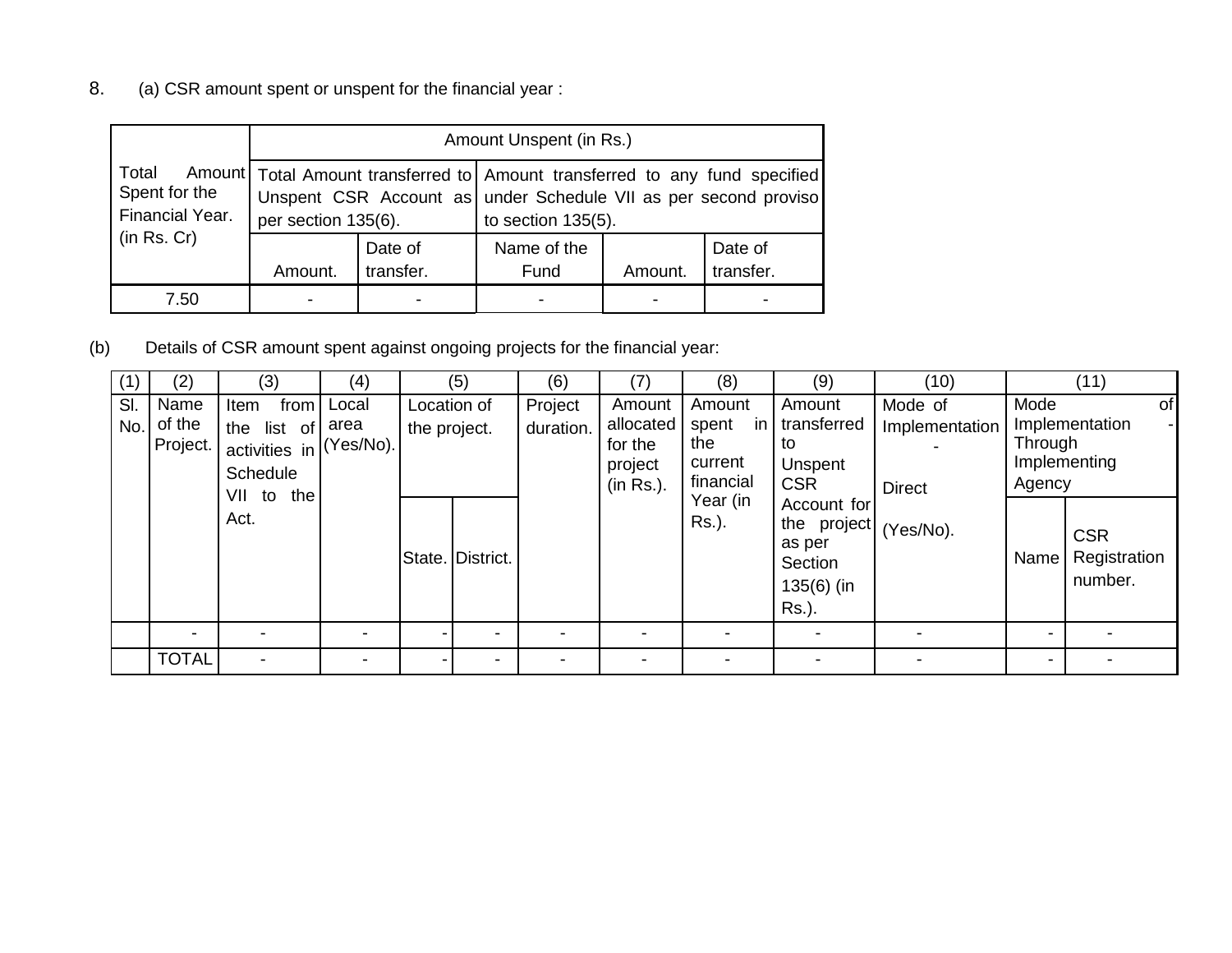(c) Details of CSR amount spent against other than ongoing projects for the financial year:

| (1)                             | (2)                                           | (3)                                             | (4)           |               | (5)                                                                                               | (6)                           | (7)                        | (8)                                                     |                                       |
|---------------------------------|-----------------------------------------------|-------------------------------------------------|---------------|---------------|---------------------------------------------------------------------------------------------------|-------------------------------|----------------------------|---------------------------------------------------------|---------------------------------------|
| $\overline{\mathsf{SI}}$<br>No. | Name of the                                   | Item from the list of<br>activities in schedule | Local         |               | Location of the project.                                                                          | Amount<br>spent               | Mode of<br>implementation  | Mode<br>of                                              | implementation                        |
|                                 | Project                                       | VII to the Act.                                 | area<br>(Yes/ |               |                                                                                                   | for the                       | on                         | Through implementing agency.                            |                                       |
|                                 |                                               |                                                 | No).          | State.        | District.                                                                                         | project<br>(in Rs.<br>$Cr$ ). | <b>Direct</b><br>(Yes/No). | Name.                                                   | <b>CSR</b><br>registration<br>number. |
| $\mathbf 1$ .                   | <b>AMM Foundation</b>                         | <b>Education and</b><br>Healthcare              | Yes           | Tamil<br>Nadu | Chennai,<br>Tiruvallur                                                                            | 2.13                          | <b>No</b>                  | <b>AMM</b><br>Foundation                                | CSR00000050                           |
| $\overline{2}$                  | <b>AMM Foundation</b><br>Corpus               | <b>Education and</b><br>Healthcare              | Yes           | Tamil<br>Nadu | Chennai,<br>Tiruvallur                                                                            | 0.65                          | <b>No</b>                  | <b>AMM</b><br>Foundation                                | CSR00000050                           |
| 3                               | <b>MCRC</b>                                   | Environmental<br>Sustainability                 | <b>No</b>     | Tamil<br>Nadu | Erode,<br>Villupuram,<br>Sivaganga,<br>Karur, Dindugal,<br>Coimbatore,<br>Chengalpet<br>districts | 0.47                          | <b>No</b>                  | Shri AMM<br>Murugappa<br>Chettiar<br>Research<br>Centre | CSR00000057                           |
| 4                               | <b>Basic Training</b><br>Centre               | Education                                       | Yes           | Tamil<br>Nadu | Tiruvallur                                                                                        | 0.46                          | Yes                        | Tube<br>Investments of<br>India Ltd                     | <b>NA</b>                             |
| 5                               | TI - Medical<br>Outreach Clinic,<br>Tiruttani | Health                                          | Yes           | Tamil<br>Nadu | Tiruvallur                                                                                        | 0.16                          | Yes                        | Tube<br>Investments of<br>India Ltd                     | <b>NA</b>                             |
| 6                               | Mobile Health Unit Health                     |                                                 | Yes           | Tamil<br>Nadu | Chennai,<br>Tiruvallur                                                                            | 0.29                          | <b>No</b>                  | Helpage India                                           | CSR00000901                           |
| $\overline{7}$                  | Chengalpet<br><b>Medical College</b>          | <b>Education and</b><br>Healthcare              | <b>No</b>     | Tamil<br>Nadu | Chengalpet                                                                                        | 0.05                          | <b>No</b>                  | <b>IIT Madras</b>                                       | CSR00004320                           |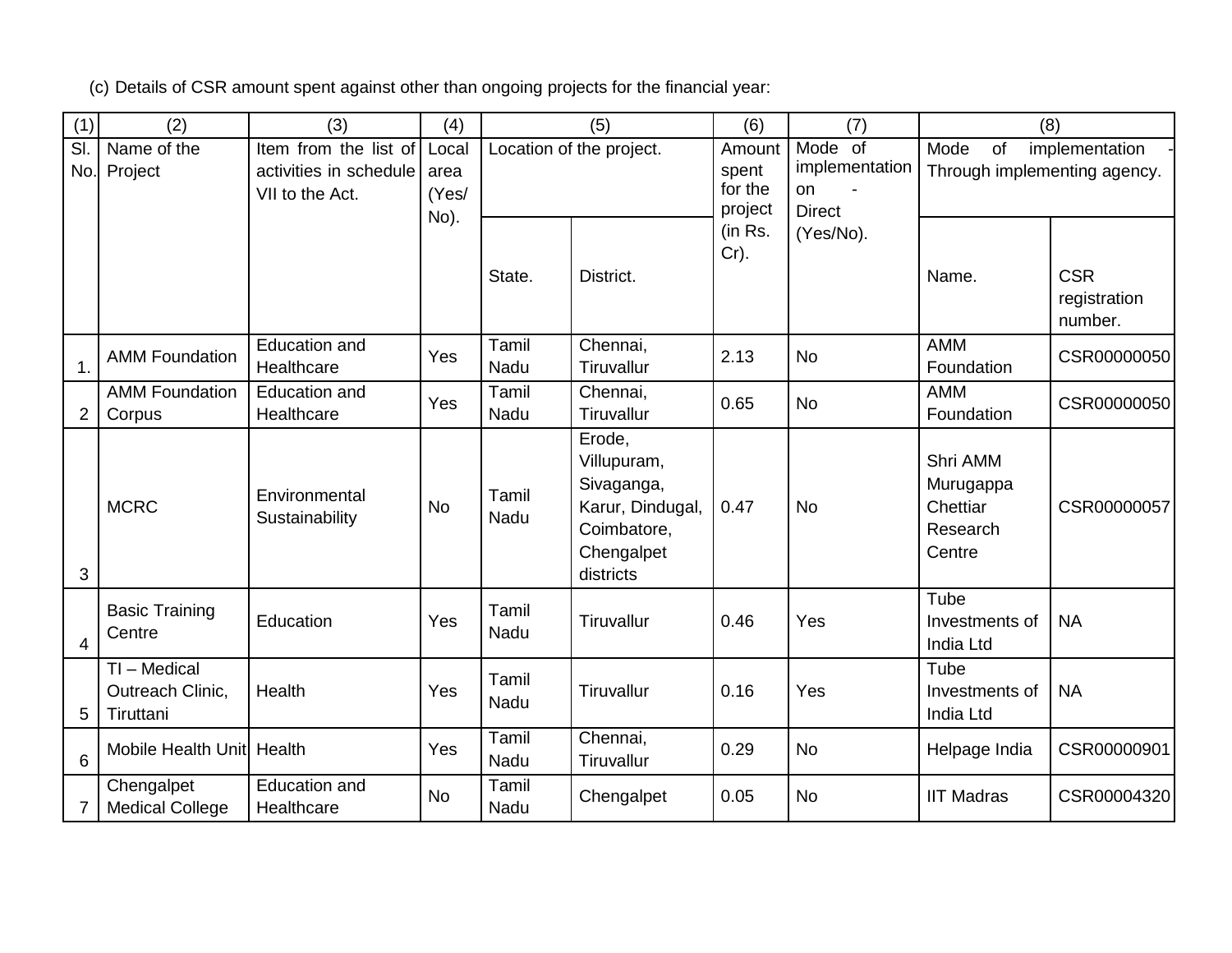|    | and Hospital<br><b>Doffing Project</b>                                                                 |                                                    |     |               |                                    |      |           |                                            |             |
|----|--------------------------------------------------------------------------------------------------------|----------------------------------------------------|-----|---------------|------------------------------------|------|-----------|--------------------------------------------|-------------|
| 8  | Scholarship to<br><b>Fine Art Students</b>                                                             | Education                                          | Yes | Tamil<br>Nadu | Chennai                            | 0.05 | <b>No</b> | Kalakshetra<br>Foundation                  | CSR00005446 |
| 9  | COVID-19 related<br>relief work around<br>plants                                                       | <b>Disaster</b><br>management/relief               | Yes | Tamil<br>Nadu | Chennai,<br>Tiruvallur,<br>Rajpura | 0.14 | Yes       | Tube<br>Investments of<br>India Ltd        | <b>NA</b>   |
|    | Contributions to<br>Prime Minister &<br><b>Tamil Nadu Chief</b><br>Minister's Funds<br>10 for COVID 19 | <b>Disaster</b><br>management/relief               | No  | Tamil<br>Nadu |                                    | 3.00 | <b>No</b> | Central and<br><b>State</b><br>Governments | <b>NA</b>   |
| 11 | Construction of<br>Crematorium /<br>Dump yard                                                          | Infrastructure - (Local Yes<br>Community Facility) |     | Telangana     | Sangareddy Dist                    | 0.10 | Yes       | Tube<br>Investments of<br>India Ltd        | <b>NA</b>   |
|    | <b>TOTAL</b>                                                                                           |                                                    |     |               |                                    | 7.50 |           |                                            |             |

(d) Amount spent in Administrative Overheads -

Nil

NA

Rs. 7.50 Cr

(e) Amount spent on Impact Assessment, if applicable

(f) Total amount spent for the Financial Year (8b+8c+8d+8e)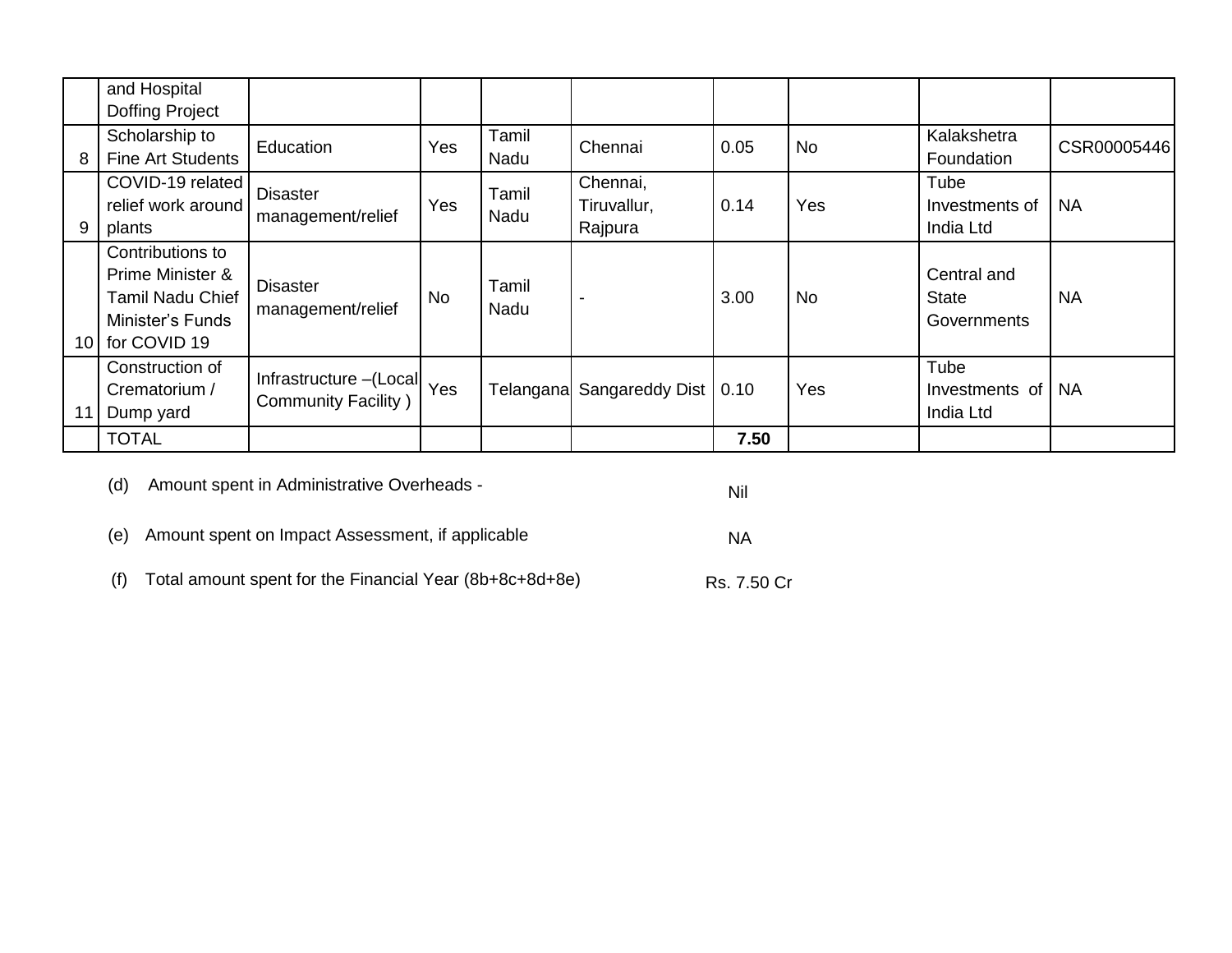# (g) Excess amount for set off, if any

| SI.   | Particular                                                      | Amount (in |
|-------|-----------------------------------------------------------------|------------|
| No.   |                                                                 | Rs. Cr)    |
| (i)   | Two percent of average net profit of the Company as per section | 6.33       |
|       | 135(5)                                                          |            |
| (ii)  | Total amount spent for the Financial Year                       | 7.50       |
| (iii) | Excess amount spent for the financial year [(ii)-(i)]           | 1.17       |
| (iv)  | Surplus arising out of the CSR projects or programmes or        |            |
|       | activities of the previous financial years, if any              |            |
| (v)   | Amount available for set off in succeeding financial years      | 1 17       |
|       | [(iii)-(iv)]                                                    |            |

9. (a) Details of Unspent CSR amount for the preceding three financial years:

| SI. | Preceding                                                            | Amount                       | Amount                      |                               |                                                                            | Amount transferred to any Amount |                                 |
|-----|----------------------------------------------------------------------|------------------------------|-----------------------------|-------------------------------|----------------------------------------------------------------------------|----------------------------------|---------------------------------|
| No. | transferred to<br>Financial<br>Unspent CSR<br>Year.<br>Account under | spent in<br>the<br>reporting | any.                        | VII as per section 135(6), if | fund specified under Schedule remaining to be<br>in<br>spent<br>succeeding |                                  |                                 |
|     |                                                                      | section 135 (6)<br>(in Rs.)  | Financial<br>Year (in Rs.). | Name<br>of the<br>Fund        | Amount<br>(in Rs).                                                         | Date of<br>transfer.             | financial<br>years.<br>(in Rs.) |
|     |                                                                      |                              |                             |                               |                                                                            | $\overline{\phantom{a}}$         | -                               |
|     | <b>TOTAL</b>                                                         |                              |                             |                               |                                                                            |                                  |                                 |

 (b) Details of CSR amount spent in the financial year for ongoing projects of the preceding financial year(s):

| (1) | (2)                  | (3)                        | (4)                                                               | (5)                  | (6)                                                           | (7)                                                                                                   | (8)                                                                                           | (9)                                                   |
|-----|----------------------|----------------------------|-------------------------------------------------------------------|----------------------|---------------------------------------------------------------|-------------------------------------------------------------------------------------------------------|-----------------------------------------------------------------------------------------------|-------------------------------------------------------|
| SI. | Project<br>$No.$ ID. | Name<br>of the<br>Project. | Financial<br>Year in which<br>the<br>project<br>was<br>commenced. | Project<br>duration. | Total<br>amount<br>allocated<br>for<br>e project<br>(in Rs.). | Amount<br>spent<br>on<br>the project<br>ın<br>th the<br>reporting<br>Financial<br>Year<br>(in<br>Rs). | Cumulative<br>amount<br>spent at the<br>οf<br>end<br>reporting<br>Financial<br>Year. (in Rs.) | Status of<br>the<br>project<br>Completed<br>/Ongoing. |
|     |                      |                            |                                                                   |                      |                                                               |                                                                                                       |                                                                                               |                                                       |
|     | <b>TOTAL</b>         |                            |                                                                   |                      |                                                               |                                                                                                       |                                                                                               |                                                       |